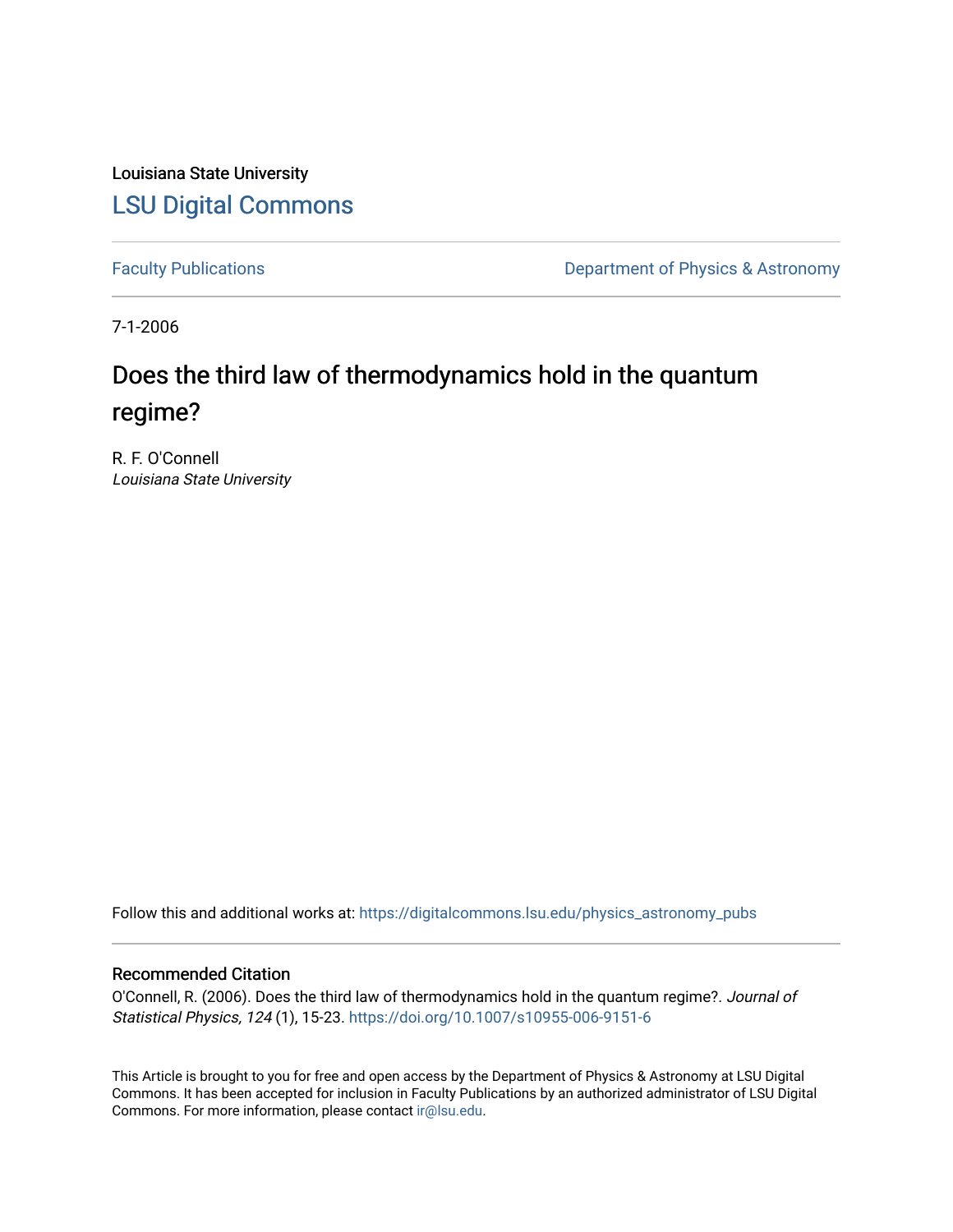## Does the Third Law of Thermodynamics hold in the Quantum Regime?

R. F. O'Connell

Department of Physics and Astronomy, Louisiana State University, Baton Rouge, LA 70803-4001, USA

(Dated: July 10, 2018)

## Abstract

The first in a long series of papers by John T. Lewis, in collaboration with G. W. Ford and the present author, considered the problem of the most general coupling of a quantum particle to a linear passive heat bath, in the course of which they derived an exact formula for the free energy of an oscillator coupled to a heat bath in thermal equilibrium at temperature  $T$ . This formula, and its later extension to three dimensions to incorporate a magnetic field, has proved to be invaluable in analyzing problems in quantum thermodynamics. Here, we address the question raised in our title viz. Nernst's third law of thermodynamics.

*PACS:* 05.30.-d; 05.40.-a; 05.70.-a

Keywords: Quantum thermodynamics; Entropy; Dissipation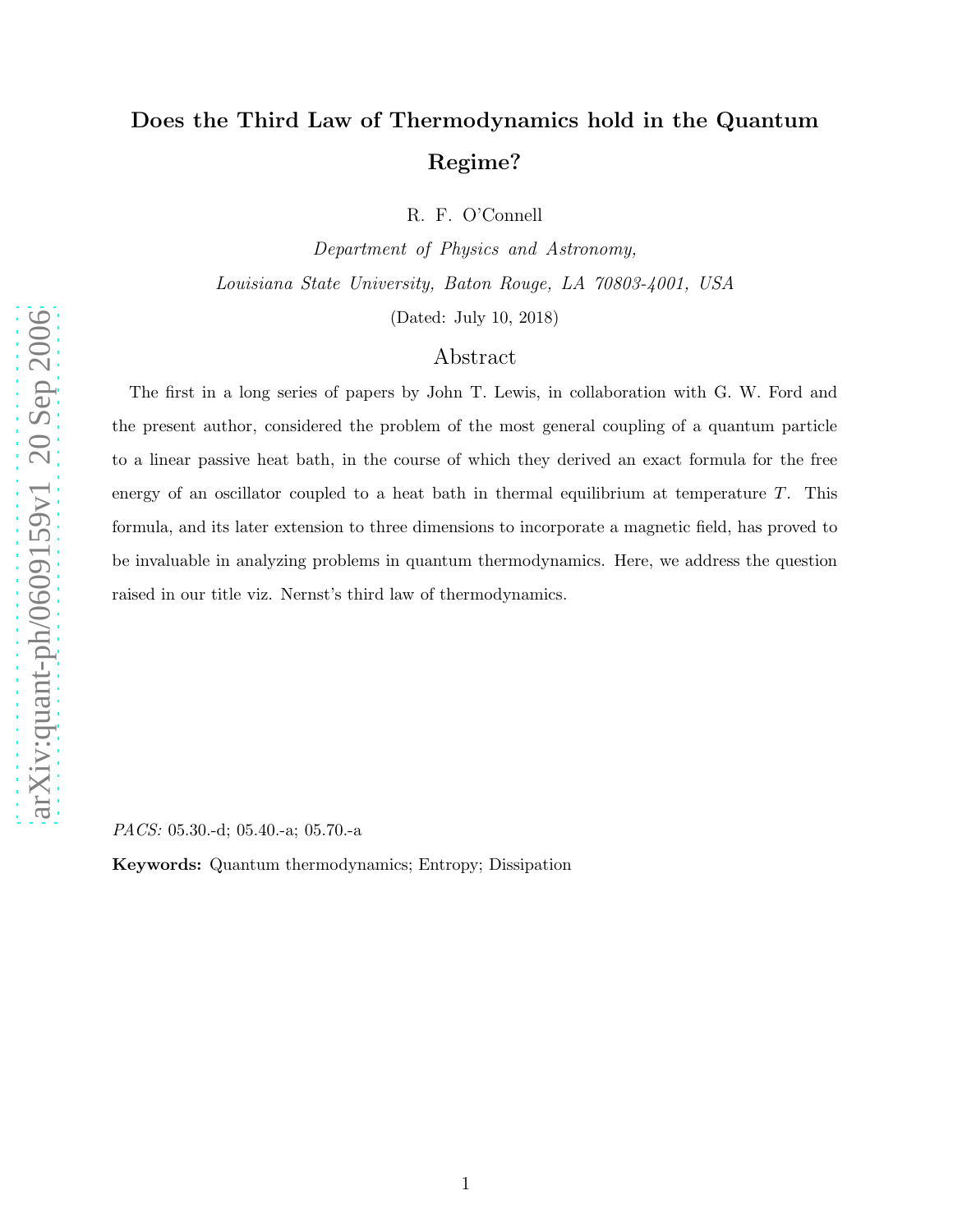#### I. INTRODUCTION

In recent years, the realization that quantum effects can play an important role in thermodynamic theory has led to an intense interest in quantum and mesoscopic thermodynamics  $[1, 2, 3, 4, 5]$  $[1, 2, 3, 4, 5]$  $[1, 2, 3, 4, 5]$  $[1, 2, 3, 4, 5]$  $[1, 2, 3, 4, 5]$  $[1, 2, 3, 4, 5]$  $[1, 2, 3, 4, 5]$  $[1, 2, 3, 4, 5]$  $[1, 2, 3, 4, 5]$  $[1, 2, 3, 4, 5]$ , to the extent that some authors  $[1, 2, 3, 4]$  $[1, 2, 3, 4]$  $[1, 2, 3, 4]$  $[1, 2, 3, 4]$  have questioned whether the fundamental laws of thermodynamics remain valid. The arguments are often very subtle and sometimes not easily dismissed. Here, our goal is not to survey the whole area but, instead, to focus in depth on questions which have been raised in relation to Nernst's third law of thermodyanmics, which states that the entropy S vanishes as the temperature  $T \to 0$ . Ford and the present author [\[5\]](#page-10-4) already considered this question for the one-dimensional problem of a quantum oscillator in an arbitrary heat bath and also briefly commented on what we considered to be the flaw in the calculations of other authors. We now expand on these remarks in Sec. II (where we discuss various approaches to the calculation of  $S$ ), by carrying out a detailed calculation in which we demonstrate explicitly how use of approaches based on an incorrect utilization of the Wigner function formalism, and also the von Neumann formula, leads to an incorrect form of a well-known result. By contrast, the method we employed in [\[5](#page-10-4)] was based on calculating  $S$  from an exact expression for the free energy  $F$ calculated by us in 1985 at the start of a long collaboration with John T. Lewis [\[6](#page-10-5)]. This formula for  $F$  was later extended to three dimensions to incorporate a magnetic field  $[7]$ . Thus, in Sec. III, we review these results and explicitly write down the results for F and S in the three-dimensional case. All of these results involve just a single integral and, in Sec. IV, we evaluate this integral for the case of an Ohmic bath and low temperature. This enables us to confirm Nernst's law. Our conclusions are given in Sec. V.

#### II. CALCULATION OF THE ENTROPY S

For a quantum particle in a heat bath, a basic quantity is the density matrix

$$
\rho = e^{-H/kT} / \text{Tr}\{e^{-H/kT}\},\tag{2.1}
$$

where  $H$  is the Hamiltonian for the whole system (quantum particle plus heat bath plus interaction). The question is how to calculate the entropy  $S$  from this expression. In Ref. 4, three different results for the entropy are obtained based on use of the free energy  $(S_p)$  given in (3.59) of [\[4\]](#page-10-3)), the Wigner distribution ( $S_B$  given in (4.5) and (4.38) of [4] and referred to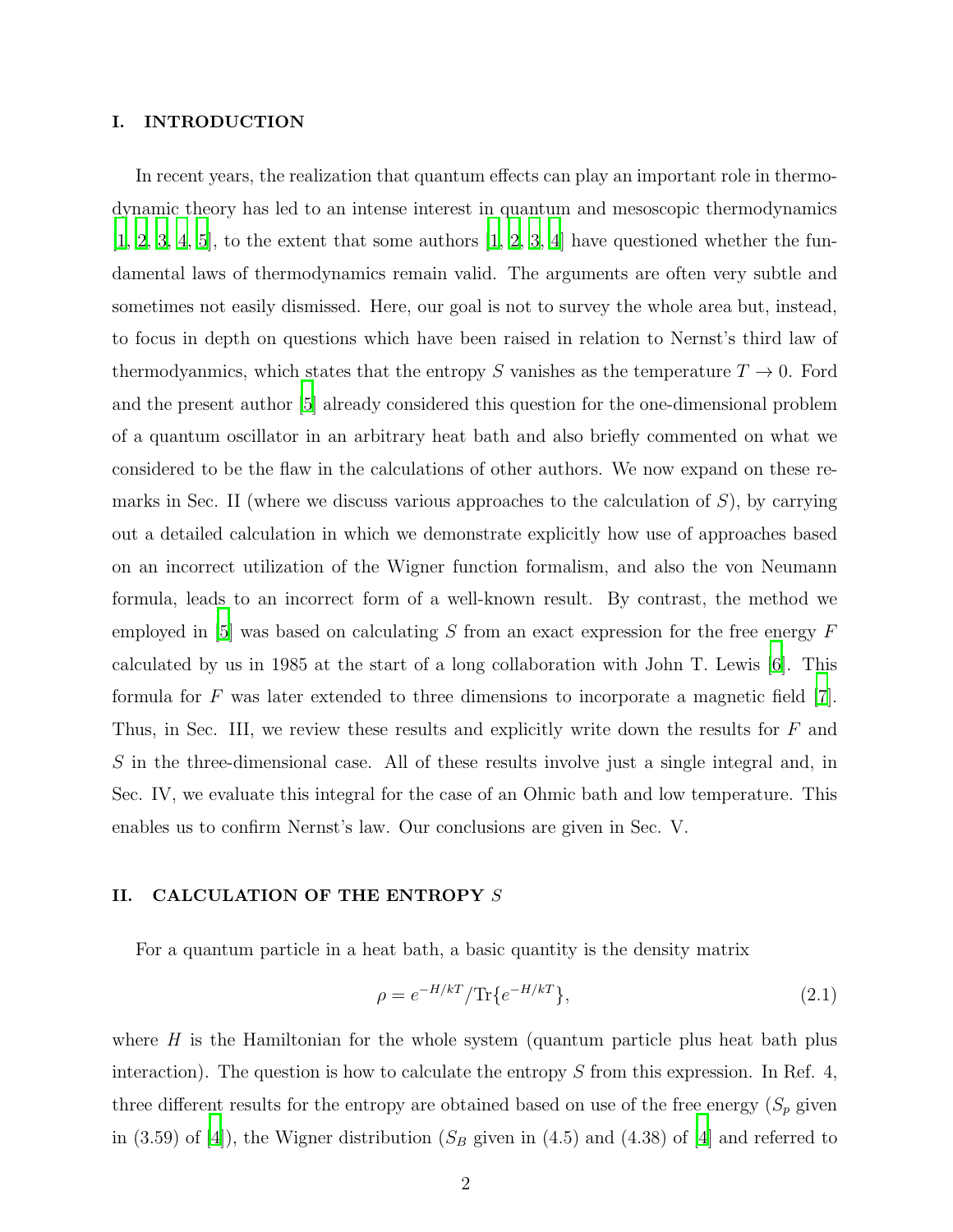as the "Boltzmann" energy) and the von Neumann expression  $(S_{vN}$  given in (4.36) of [\[4](#page-10-3)]). In particular, the authors of [\[4](#page-10-3)] argue that " - - neither the von Neumann entropy nor the Boltzmann entropy vanishes when the bath temperature is zero", leading them to note " - the violation of the third law reported here for nonweak coupling". On the contrary, we argue that all such calculations should lead to the same result so we are motivated to examine the question of what went wrong. In the process, we will argue that a calculation based on the free energy is the simplest way to proceed to obtain the correct result, particularly if one uses the formula given in [\[6](#page-10-5)].

First, we examine the calculation of  $S_{vN}$ , which was based on applying the von Neumann formula to the reduced density matrix. But as we pointed out in [\[5\]](#page-10-4), for a system with a non-negligible interaction energy, " - - the von Neumann formula can only be applied to the entire system and not to the reduced system". At first glance, these may seem to be at variance with the fact that numerous calculations rely on the calculation of the von Neumann entropy of mixed states obtained by tracing out other variables. The answer is that this procedure is correct only when the interaction energy is negligible, as is often the case (so that the total entropy is equal to the sum of the entropies of the parts). However, this is not so in the case of heat baths (where we are dealing with non-additivity of entropies), as may be verified explicitly. This is what motivated our calculation with John Lewis, where the free energy  $F$  of the electron in the presence of the heat bath was calculated by first using the von Neumann formula to calculate the free energy of the entire interacting system and then subtracting the well-known free energy of the heat bath itself. Simply differentiating - F with respect to T [see [2.10) below] leads to the correct result  $S_p$ . The authors of [\[4\]](#page-10-3) used our procedure in their calculation of  $S_p$  [their Eq. (3.59)], obtaining a correct result in agreement with our previous calculation of this quantity [\[5\]](#page-10-4), but in disagreement with their result [given in their Eq.  $(4.36)$ ] for  $S_{vN}$  (which was obtained assuming additivity of entropies). If, instead, one uses the density matrix of the whole system, the corresponding result will coincide with the result  $S_p$ .

Second, we examine the calculation of  $S_B$  of [\[4\]](#page-10-3) which was based on writing down the von Neumann formula for the entropy,  $S = -k \text{Tr} \{ \rho \log \rho \}$ , and then making use of the <u>reduced</u> Wigner distribution function W [\[8\]](#page-10-7) corresponding to  $\rho$ , by simply replacing  $\rho$  with W in the von Neumann expression, as may be verified by examination of equations (4.3) and (4.4) of [\[4](#page-10-3)], leading to the authors' equation (4.5). The calculation within this framework is correct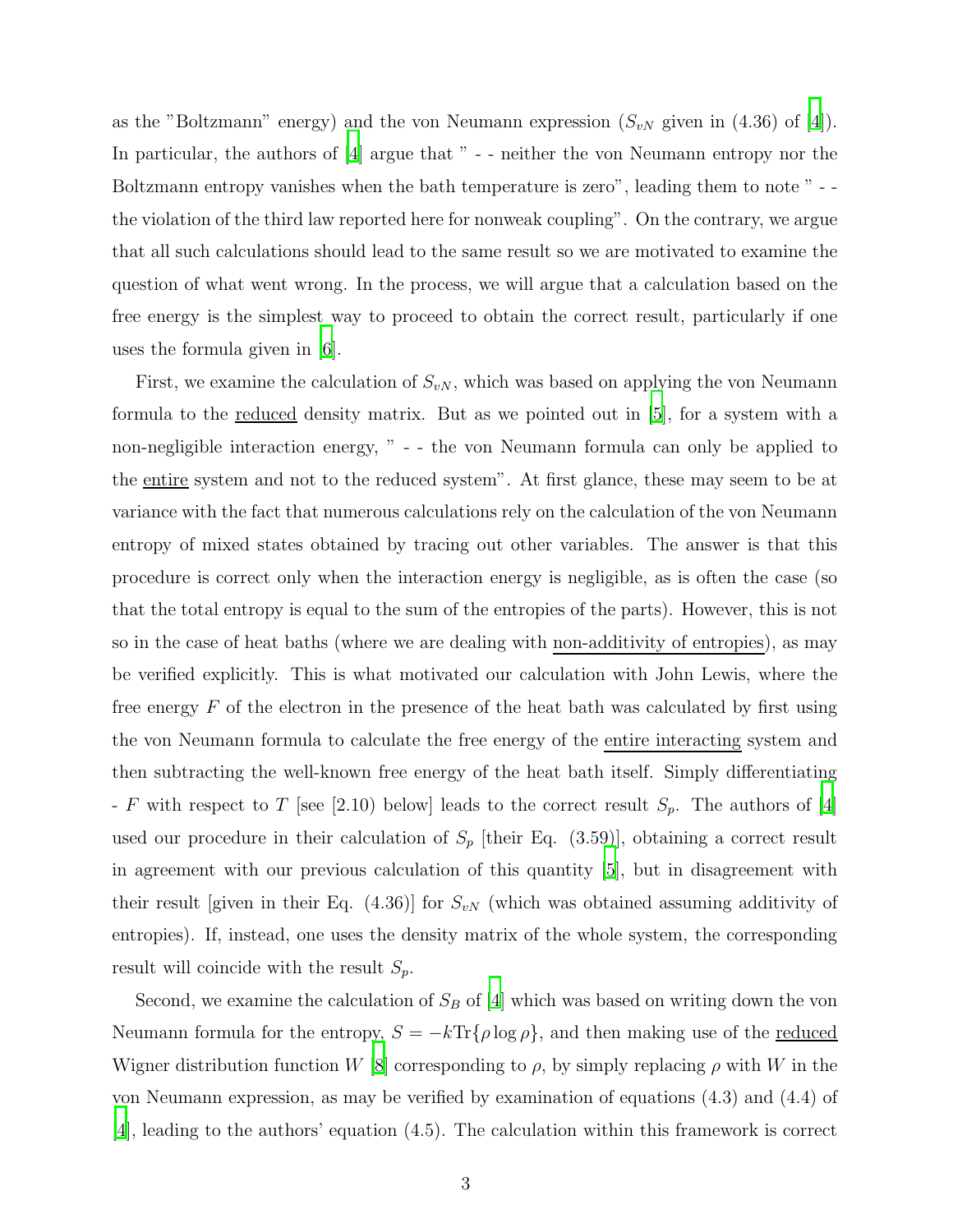but, unfortunately, the framework is not correct, as we shall now demonstrate explicitly in the simplest case where the interaction energy is taken to be negligible (i.e. by letting the dissipation parameter  $\gamma \to 0$ , where well-known results for the entropy of a single oscillator in equilibrium at temperature T [\[9\]](#page-10-8) may be used as a benchmark. For an oscillator at temperature  $T$ , we have the well-known exact result for the Wigner distribution  $[8]$ 

$$
W(q, p) = N \exp(-aH), \qquad (2.2)
$$

where

$$
\frac{1}{a} = \frac{\hbar\omega}{2}\coth\left(\frac{\hbar\omega\beta}{2}\right),\tag{2.3}
$$

$$
N = \frac{\omega a}{2\pi} = (\pi \hbar)^{-1} \tanh\left(\frac{\hbar \omega \beta}{2}\right) \equiv (2\pi \hbar)^{-1} N_1,\tag{2.4}
$$

and

$$
H(q, p) = \frac{p^2}{2m} + \frac{1}{2}m\omega^2 q^2.
$$
\n(2.5)

Also, we note that

$$
\int \int dq dp W(q, p) = 1,\tag{2.6}
$$

and

$$
\langle H(q, p) \rangle = \int \int dq dp W(q, p) H(q, p) = \frac{1}{a}.
$$
 (2.7)

If we now replace (incorrectly as we shall see)  $\rho$  in the von Neumann formula by  $2\pi\hbar$  W then we obtain for the entropy (which we denote here as  $S^{(W)}$ , indicating that it was derived using the Wigner distribution)

$$
(S^{(W)}/k) = -\int \int dqdp \ W(q,p) \log [2\pi\hbar W(q,p)]
$$
  
=  $-\log N_1 \int \int dqdp \ W(q,p) + a \int \int dqdp \ H(q,p)W(q,p)$   
=  $-\log N_1 - aN \frac{\partial}{\partial a} \int \int dqdp \exp(-aH)$   
=  $\log \left[ \frac{1}{2} \coth \frac{\hbar \omega \beta}{2} \right] + 1.$  (2.8)

This result is incorrect, being in striking contrast with the correct result given by [\[9\]](#page-10-8)

$$
(S/k) = -\log\left[2\sinh(\hbar\omega/2kT)\right] + \frac{\hbar\omega}{2kT}\coth(\hbar\omega/2kT). \tag{2.9}
$$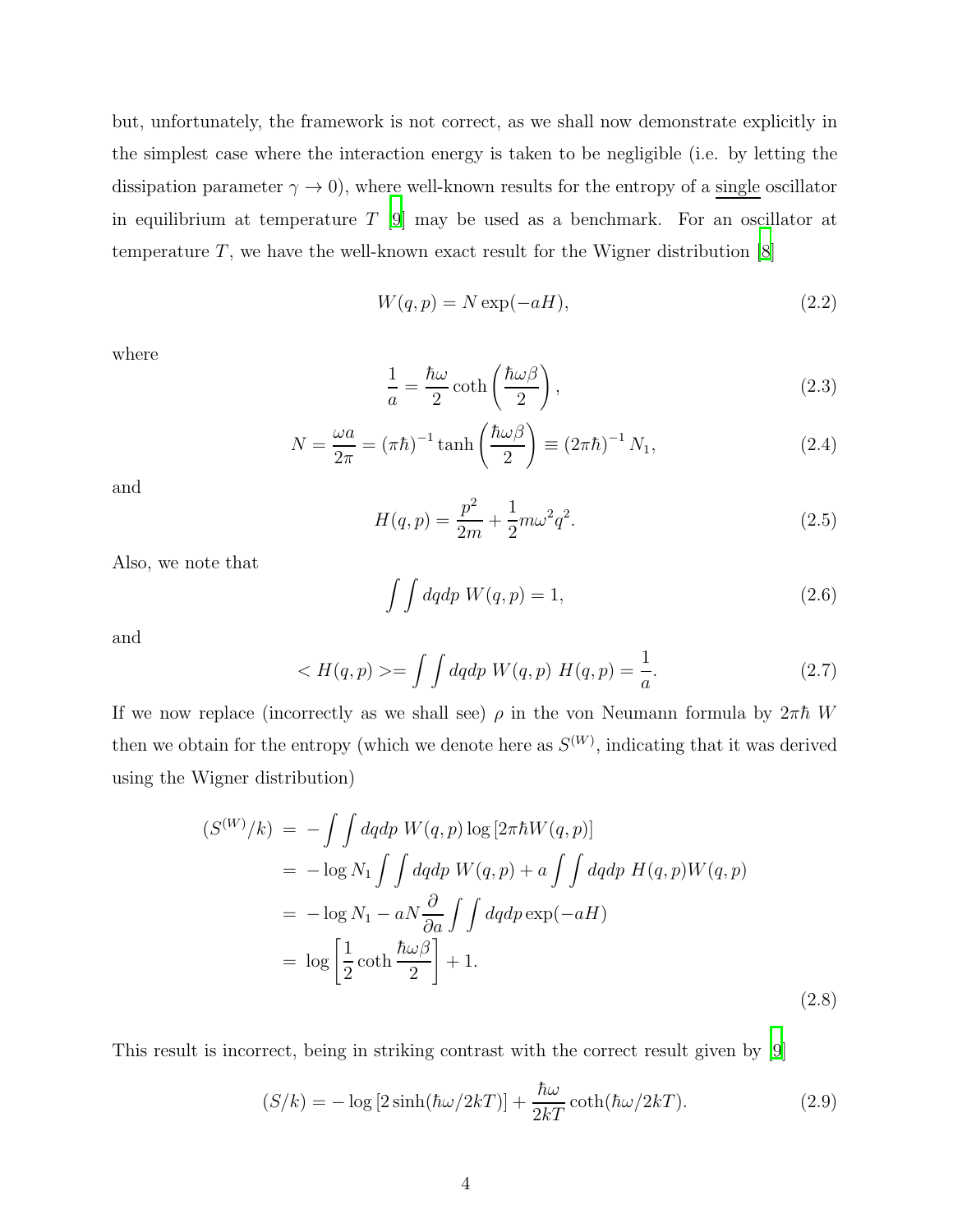Only in the high temperature classical regime do equations  $(2.8)$  and  $(2.9)$  agree, in which case the Wigner distribution function simply reduces to a classical distribution function. One of the problems with this method stems from the fact that the Wigner distribution corresponding to log  $\rho$  is not the same as the log of the Wigner distribution corresponding to  $\rho$ . Thus, we need an alternative approach.

In fact, as already noted  $[5, 6, 7]$  $[5, 6, 7]$  $[5, 6, 7]$  $[5, 6, 7]$  $[5, 6, 7]$ , the best approach is simply to calculate F from the formula

$$
S(T) = -\frac{\partial F}{\partial T},\tag{2.10}
$$

and in the next section we discuss the method by which  $F$  is obtained. As we shall see, the result  $S_p$  of [\[4](#page-10-3)] is correct and agrees with a result previously obtained by us [\[5](#page-10-4)] in the case of an Ohmic heat bath in the absence of a magnetic field. However, we will also note that the method used in  $[4]$ , for the calculation of  $F$ , is unnecessarily complicated and only applies to the Ohmic model whereas, by contrast, our result is expressed as a simple integral in terms of the generalized susceptibility and applies, not only for the Ohmic bath, but for an arbitrary heat bath and in the presence of a magnetic field.

#### III. FUNDAMENTALS

The Hamiltonian for a charged quantum oscillator (with a force constant  $K = m\omega_0^2$ ) moving in an external magnetic field and linearly coupled to a passive heat bath (consisting of an infinite number of oscillators) may be written as [\[7](#page-10-6)]

$$
H_o = \frac{1}{2m} \Big[ \vec{p} - \frac{e}{c} \vec{A} \Big]^2 + \frac{1}{2} K \vec{r}^2 + \sum_j \Big[ \frac{\vec{p}_j^{\,2}}{2m_j} + \frac{1}{2} m_j \omega_j^2 \Big( \vec{q}_j - \vec{r} \Big)^2 \Big]. \tag{3.1}
$$

This is the independent oscillator (IO) model in the presence of an external magnetic field  $\vec{B}$ , where e, m,  $\vec{p}, \vec{r}$  are the charge, mass, momentum and position of the oscillator respectively and the corresponding quantities with the lower indices j refer to the j<sup>th</sup> heat bath oscillator. The vector potential  $\vec{A}$  is related to the magnetic field  $\vec{B}$  through the equation

$$
\vec{B}(\vec{r}) = \vec{\nabla} \times \vec{A}(\vec{r}) \,. \tag{3.2}
$$

Next, using the Heisenberg equations of motion, the problem has been formulated exactly in terms of the quantum Langevin equation.

$$
m\ddot{\vec{r}} + \int_{-\infty}^{t} dt' \mu(t - t') \dot{\vec{r}}(t') - \frac{e}{c} \dot{\vec{r}} \times \vec{B} + K\vec{r} = \vec{F}(t). \tag{3.3}
$$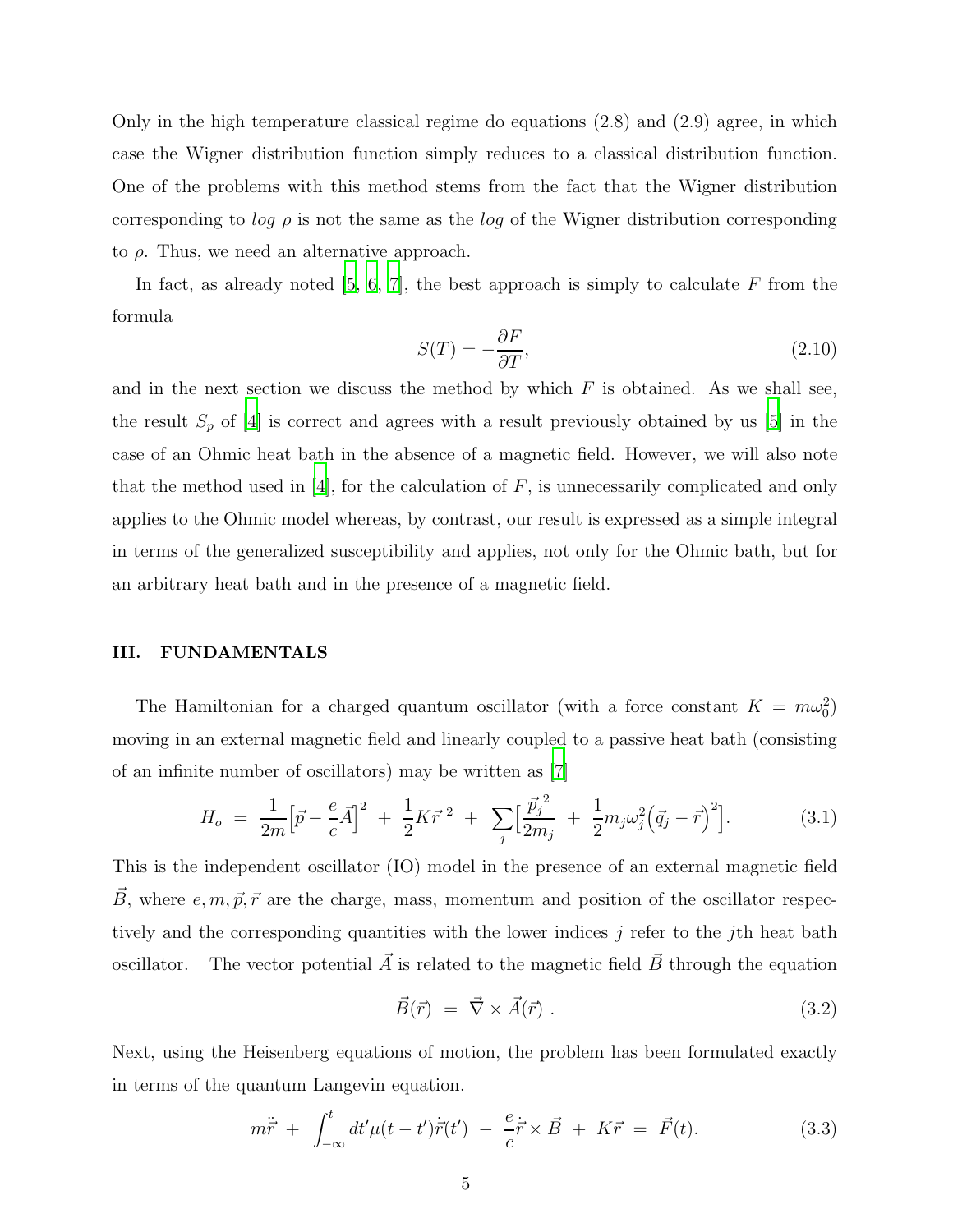Here  $F(t)$  is the fluctuation force (whose exact form is known but is not relevant to our present discussion) and  $\mu(t)$  is the so-called memory (non-Markovian) term given by [\[7\]](#page-10-6)

$$
\mu(t) = \sum_{j} m_j \omega_j^2 \cos(\omega_j t) \theta(t), \qquad (3.4)
$$

where  $\theta(t)$  is the Heaviside function.

We note that  $\mu(t)$  does not depend on the magnetic field. Fourier transforming (3.3), we obtain [\[7](#page-10-6)]

$$
\tilde{r}_{\rho}(\omega) = \alpha_{\rho\sigma}(\omega) [\tilde{F}_{\sigma}(\omega)], \qquad (3.5)
$$

where

$$
\alpha_{\rho\sigma}(\omega) \equiv [D(\omega)^{-1}]_{\rho\sigma} = \left[\lambda^2 \delta_{\rho\sigma} - \left(\omega \frac{e}{c}\right)^2 B_{\rho} B_{\sigma} - \epsilon_{\rho\sigma\eta} B_{\eta} \lambda i \omega \frac{e}{c}\right] / det D(\omega) , \qquad (3.6)
$$

is the generalized susceptibility, with

$$
det D(\omega) = \lambda \left[ \lambda^2 - (\omega \frac{e}{c})^2 \vec{B}^2 \right], \qquad (3.7)
$$

and

$$
\lambda(\omega) = -m\omega^2 + K - i\omega\tilde{\mu}(\omega) \equiv {\alpha^{(0)}(\omega)}^{-1}.
$$
 (3.8)

Also

$$
\tilde{\mu}(\omega) \equiv \int_{o}^{\infty} dt e^{i\omega t} \mu(t),\tag{3.9}
$$

$$
\tilde{r}_{\sigma}(\omega) = \int_{-\infty}^{\infty} dt e^{i\omega t} r_{\sigma}(t), \qquad (3.10)
$$

and so on, and where  $\epsilon_{\rho\sigma\eta}$  is the Levi-Civita symbol, a totally antisymmetric tensor. The Greek indices stand for three spatial directions (i.e.  $\rho$ ,  $\sigma$ , etc. = 1,2,3) and we adopt Einstein summation convention for repeated Greek indices. From (3.4) and (3.9), we obtain the Fourier transform of the memory function

$$
\tilde{\mu}(\omega) = \frac{i}{2} \sum_{j} m_{j} \omega_{j}^{2} \Big[ \frac{1}{\omega - \omega_{j}} + \frac{1}{\omega + \omega_{j}} \Big]. \tag{3.11}
$$

We have now all the tools required in order to calculate various quantities. Here, we discuss the free energy and associated entropy.

The free energy ascribed to the oscillator,  $F(T)$ , is given by the free energy of the system minus the free energy of the heat bath in the absence of the oscillator. This is a non-trivial quantity to calculate, details of which may be found in [\[7\]](#page-10-6) leading to the result

$$
F_o(T, B) = \frac{1}{\pi} \int_0^\infty d\omega f(\omega, T) Im\left\{ \frac{d}{d\omega} ln \left[ det\alpha(\omega + i\sigma^+) \right] \right\},\tag{3.12}
$$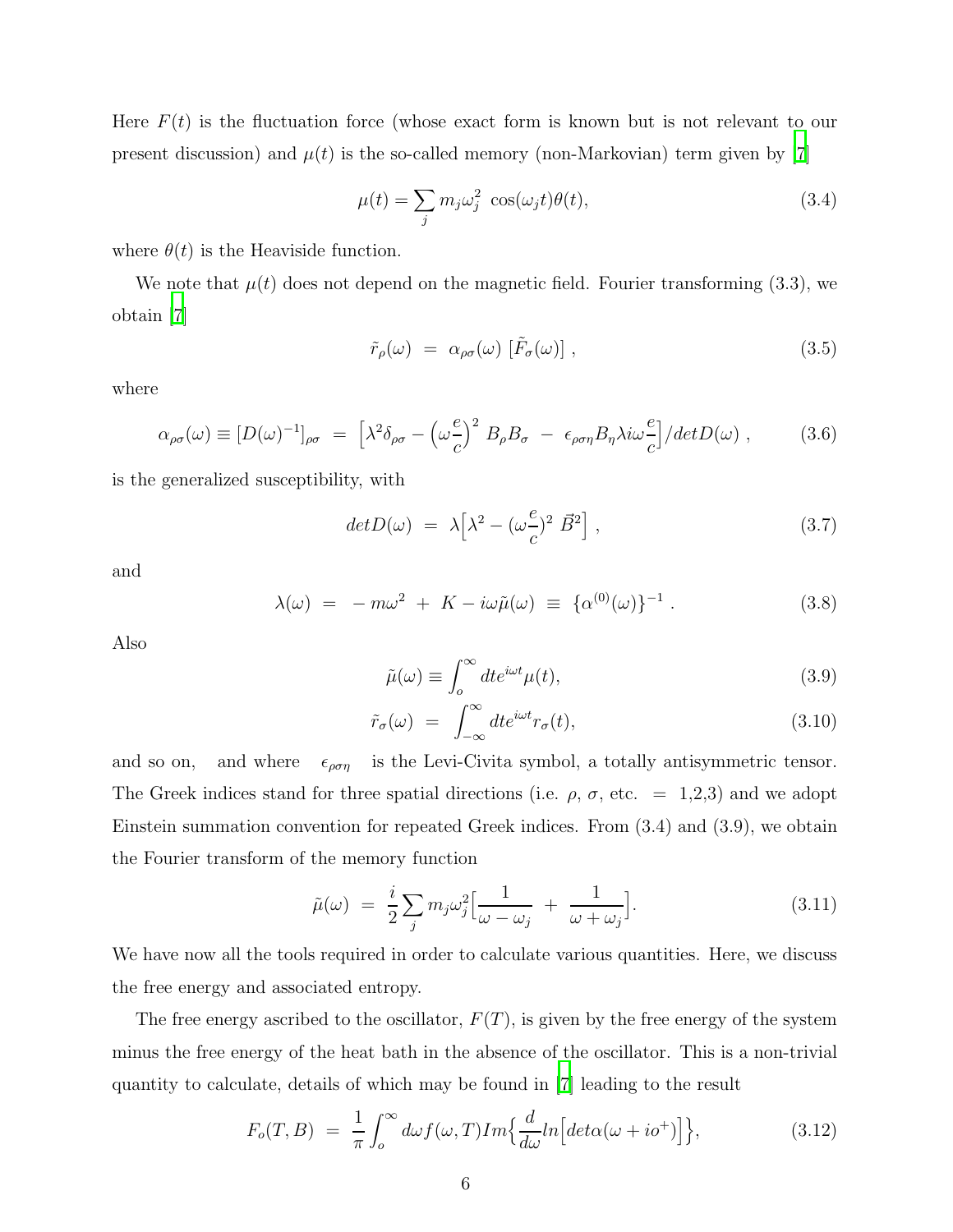where  $f(\omega, T)$  is the free energy of a single oscillator of frequency  $\omega$ , given by

$$
f(\omega, T) = kT \log[1 - \exp(-\hbar \omega/kT)].
$$
\n(3.13)

Here the zero-point contribution  $(\hbar\omega/2)$  has been omitted and

$$
\det \alpha(\omega) = [\alpha^{(0)}(\omega)]^3 \left[ 1 - \left[ \frac{e B \omega}{c} \right]^2 [\alpha^{(0)}(\omega)]^2 \right]^{-1}, \tag{3.14}
$$

with

$$
[\alpha^{(0)}(\omega)]^{-1} = -m\omega^2 + K - i\omega\tilde{\mu}(\omega).
$$
 (3.15)

This enabled us to write

$$
F_o(T, B) = F_o(T, 0) + \Delta F_o(T, B), \qquad (3.16)
$$

where

$$
F_o(T,0) = \frac{3}{\pi} \int_0^\infty d\omega f(\omega,T) Im\left\{ \frac{d}{d\omega} ln\alpha^{(0)}(\omega) \right\} \tag{3.17}
$$

is the free energy of the oscillator in the absence of the magnetic field (in agreement with Eq. (5) of Ref. 6, except for the extra factor of 3 which results from our consideration here of three dimensions) and the correction due to the magnetic field is given by

$$
\Delta F_o(T, B) = -\frac{1}{\pi} \int_o^{\infty} d\omega f(\omega, T) Im\left\{ \frac{d}{d\omega} ln[1 - \left(\frac{eB\omega}{c}\right)^2 (\alpha^{(0)}(\omega))^2] \right\}.
$$
 (3.18)

#### IV. OHMIC HEAT BATH

In the case of the Ohmic heat bath,  $\tilde{\mu}(\omega) = m\gamma$ , a constant, which is the simplest memory function one can choose and is an oft-used [\[4](#page-10-3)] choice. Thus, making use of (3.7) and (3.8), (3.3) becomes

$$
F_o(T, B) = \frac{1}{\pi} \int_o^{\infty} d\omega f(\omega, T)
$$
\n
$$
\left\{ \frac{\gamma(\omega^2 + \omega_o^2)}{(\omega^2 - \omega_o^2)^2 + \omega^2 \gamma^2} + \frac{\gamma(\omega^2 + \omega_o^2)}{(\omega^2 - \omega_o^2 + \omega_c \omega)^2 + \omega^2 \gamma^2} + \frac{\gamma(\omega^2 + \omega_o^2)}{(\omega^2 - \omega_o^2 - \omega_c \omega)^2 + \omega^2 \gamma^2} \right\},
$$
\n(4.1)

where  $\omega_o = (K/m)^{\frac{1}{2}}$  and  $\omega_c = (eB/mc)$ .

We now wish to examine the low-temperature behavior of this result. First, we note that the function  $f(\omega, T)$  vanishes exponentially for  $\omega \gg kT/\hbar$ . Therefore as  $T \to 0$  the integrand is confined to low frequencies and we can obtain an explicit result by expanding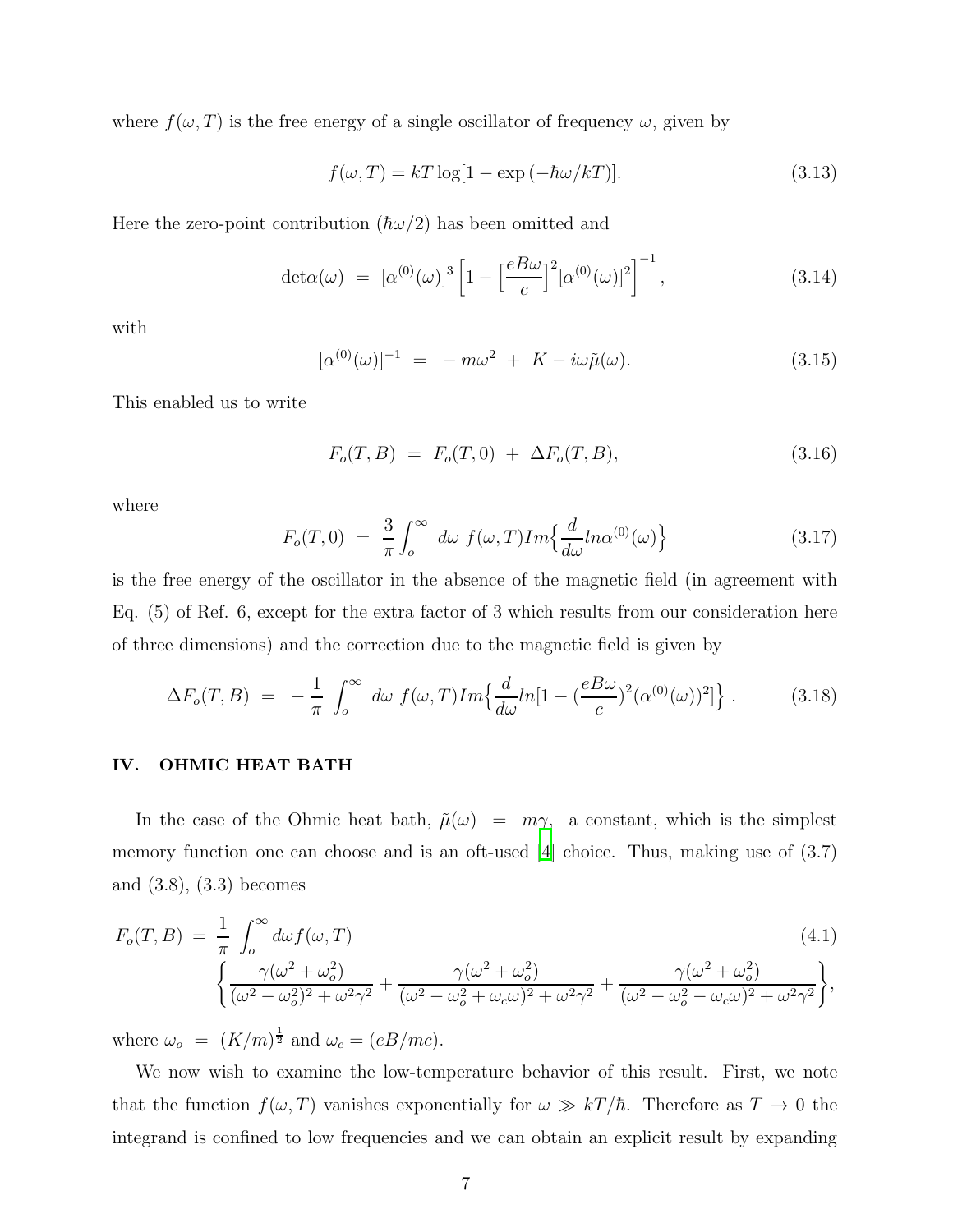the factor multiplying  $f(\omega, T)$  in powers of  $\omega$ . Hence, in particular, we see that the terms involving the magnetic field (the  $\omega_c$  terms) are negligible since they always contain an  $\omega$ factor. Thus our result corresponds to the results obtained in the absence of a magnetic field [\[6\]](#page-10-5), except for the extra factor of 3 which results from our consideration here of three dimensions. Thus, proceeding as in [\[5](#page-10-4)], we obtain in the low-temperature case

$$
F(T) \cong \frac{3\gamma kT}{\pi \omega_0^2} \int_0^\infty d\omega \log\left[1 - \exp\left(-\hbar \omega / kT\right)\right]
$$
  
= 
$$
-\frac{\pi}{2} \hbar \gamma \left(\frac{kT}{\hbar \omega_0}\right)^2,
$$
 (4.2)

so that

$$
S(T) = -\frac{\partial F}{\partial T} = \pi \gamma \frac{k^2 T}{\hbar \omega_0^2}.
$$
\n(4.3)

Hence  $S(T) \to 0$  as  $T \to 0$ , in conformity with the third law of thermodynamics. We also note that the result for the entropy is independent of the magnetic field B and actually corresponds (except for a factor of 3 because here we considered 3 dimensions) to the result obtained earlier by us [\[5](#page-10-4)] in the  $B = 0$  case and also agrees with the result for  $S_p$  given in [\[4\]](#page-10-3). The latter calculation was also based on a determination of the free energy  $F$  but this calculation was much more complicated, involving a non-trivial determination of the frequencies of the interacting system [\[10](#page-10-9)]. By contrast, our calculation was based on a simple integral [\[6,](#page-10-5) [7\]](#page-10-6), given here by (3.12), and which involves only the specification of the generalized susceptibility  $\alpha(\omega)$ .

#### V. CONCLUSION

Similar results to those obtained in the Ohmic case may be obtained also in the case of a blackbody radiation heat bath and, in fact, in the case of arbitrary heat baths. Thus, we conclude that for the case of a quantum oscillator coupled to an arbitrary heat bath, we have shown that Nernst's third law of thermodynamics is still valid: the entropy vanishes at zero temperature. In this connection we should emphasize that the basis of our discussion is the remarkably simple formula for the free energy of an oscillator, in an arbitrary heat bath at arbitrary temperature T, obtained in the 1985 paper [\[6](#page-10-5)] with J. T. Lewis. Since the validity of the second law of thermodynamics has also been called into question [\[1,](#page-10-0) [2,](#page-10-1) [3,](#page-10-2) [4\]](#page-10-3), we note that this formula for the free energy was also used in refuting speculations that quantum effects could lead to extraction of energy from a zero-temperature heat bath [\[11\]](#page-10-10).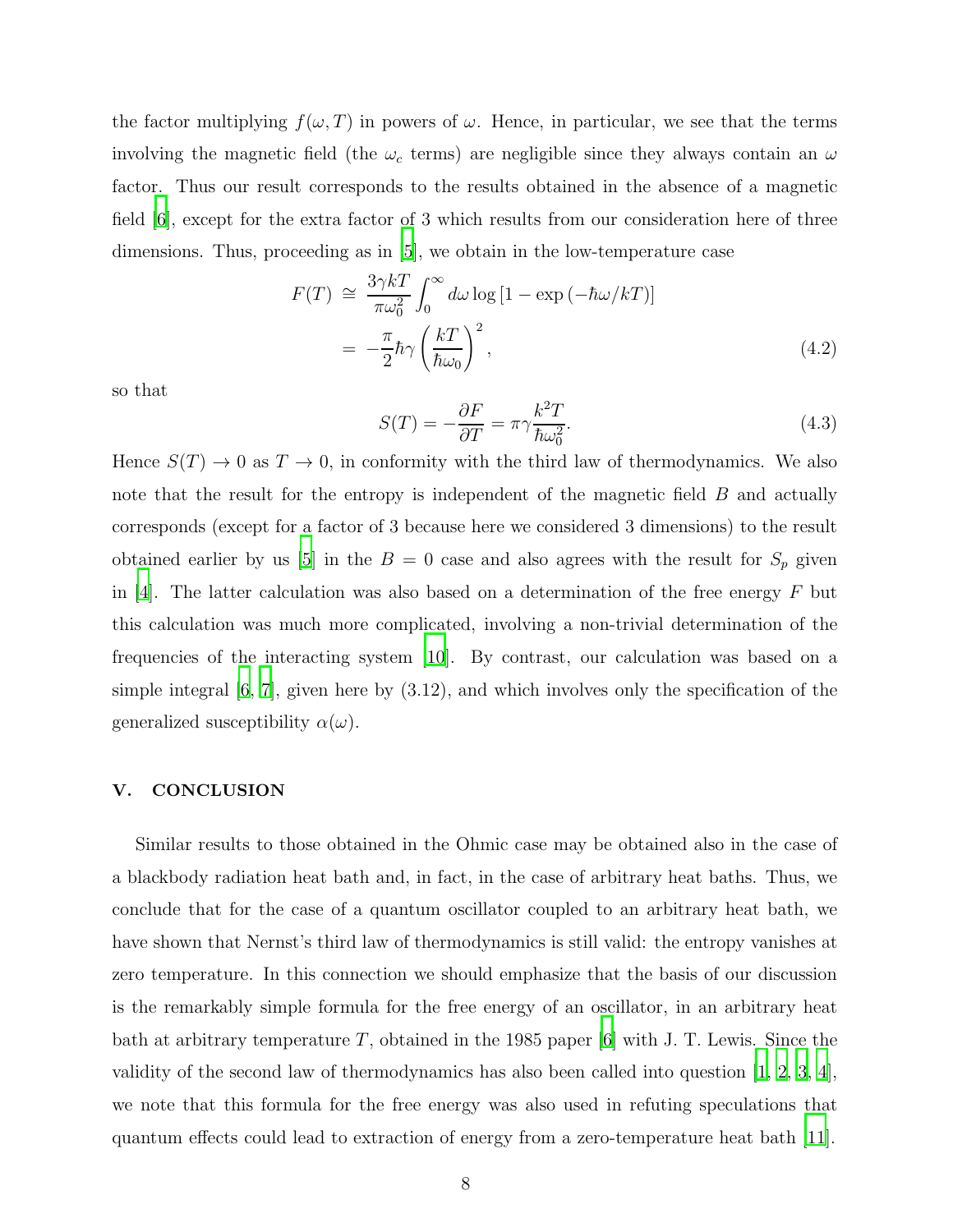## VI. ACKNOWLEDGMENT

The author is pleased to acknowlege a long-time collaboration with G. W. Ford which led to the essential results presented here.

## VII. DEDICATION

The author dedicates this paper to the memory of John T. Lewis, a collaborator over two decades and a wonderful friend. He is sorely missed.